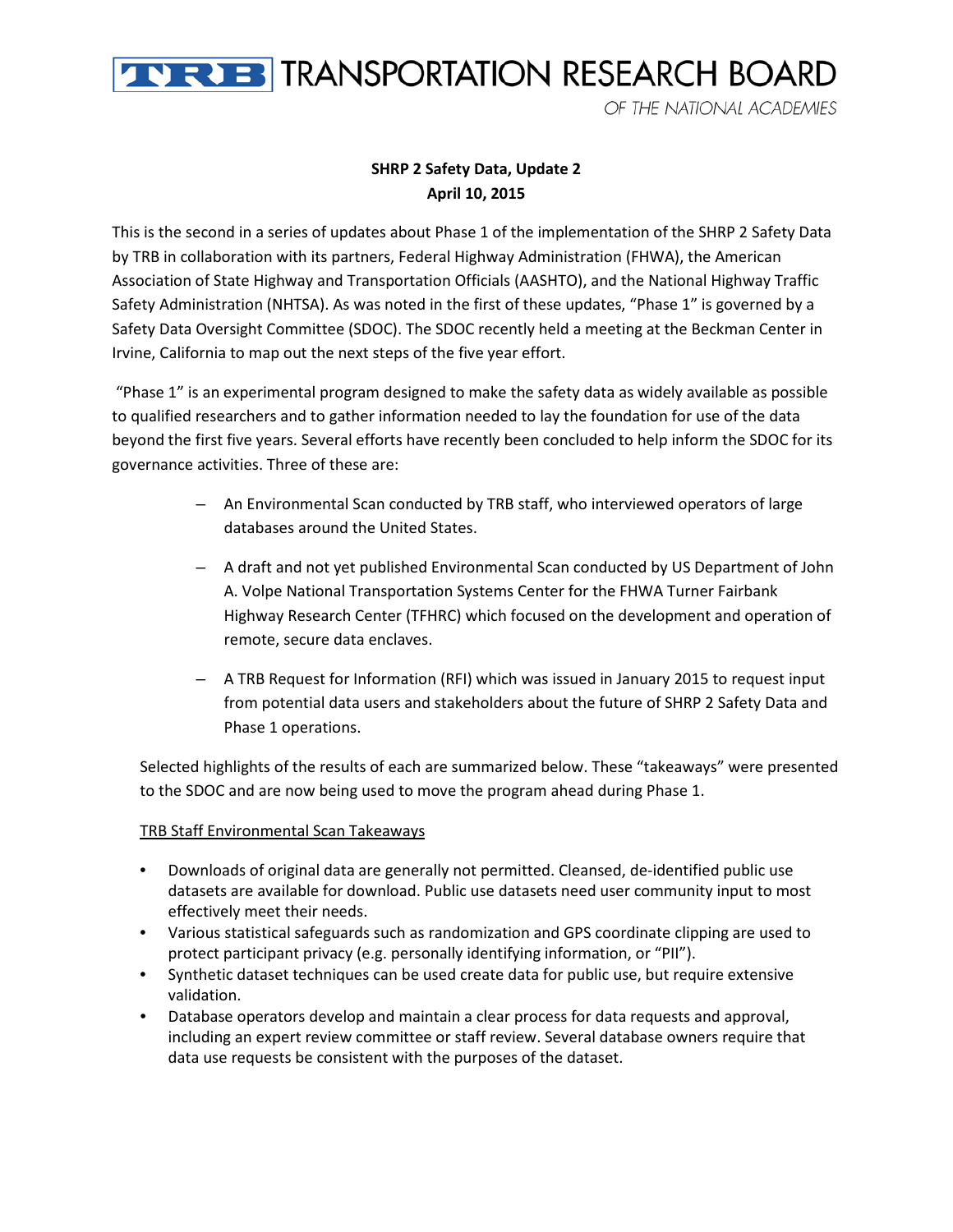# **THE BIRANSPORTATION RESEARCH BOARD**

OF THE NATIONAL ACADEMIES

- Access to any sensitive data occurs via a secure data enclave (SDE) or not at all (i.e. only database operator staff can touch PII). Some operators place the onus on researchers to create a secure environment for sensitive data that is made available to them.
- Data base owners often conduct a disclosure risk review of any derived data released from secure data enclaves to ensure that the derived data are adequately aggregated and deidentified.
- Researchers return or destroy the original data once they are finished and have published research results.
- User fees are charged by some database operators to help sustain the data assets; some are flat application or use fees and others are more directly tied to recovery of labor costs to construct custom datasets. There is an inherent tension in charging fees between encouraging use and promoting data resource sustainability.
- A process exists for citing use of the database and tracking database use and publications generated through use of the data.

## Turner Fairbank Highway Research Center Environmental Scan Takeaways

- Providing different levels of data access based on user needs is a good practice. These levels could include everything from web sites containing summary data to secure data enclaves.
- A key to success is user-driven investment in tools (e.g. websites, guides, documentation, and software) and training for users. Technical assistance is ubiquitous but levels vary based upon resources.
- Public use data sets and summary datasets support more widespread use of data. Databases with confidential data had access models similar to those in TRB scan: a data request review, data analysis only in a secure environment, and an output disclosure review.
- Some federal data centers charge user fees.

## TRB Request for Information (RFI) Stakeholder Recommendations and Takeaways

- Explore collaborative consortium-based approaches to curating the SHRP 2 data and combining it with data from other naturalistic driving studies and related datasets to leverage expenses and broaden utilization.
- Promote an active user community that openly shares the approaches to and results of their work including software tools, analysis techniques, and reduces datasets. Consider peer review of shared datasets to ensure quality control.
- Secure external source(s) of funding to maintain the database infrastructure following Phase 1. User fees cannot be expected to fully cover operating costs without making data access and use prohibitively expensive.
- General user access can be satisfied with reduced datasets, for example de-identified public use datasets.